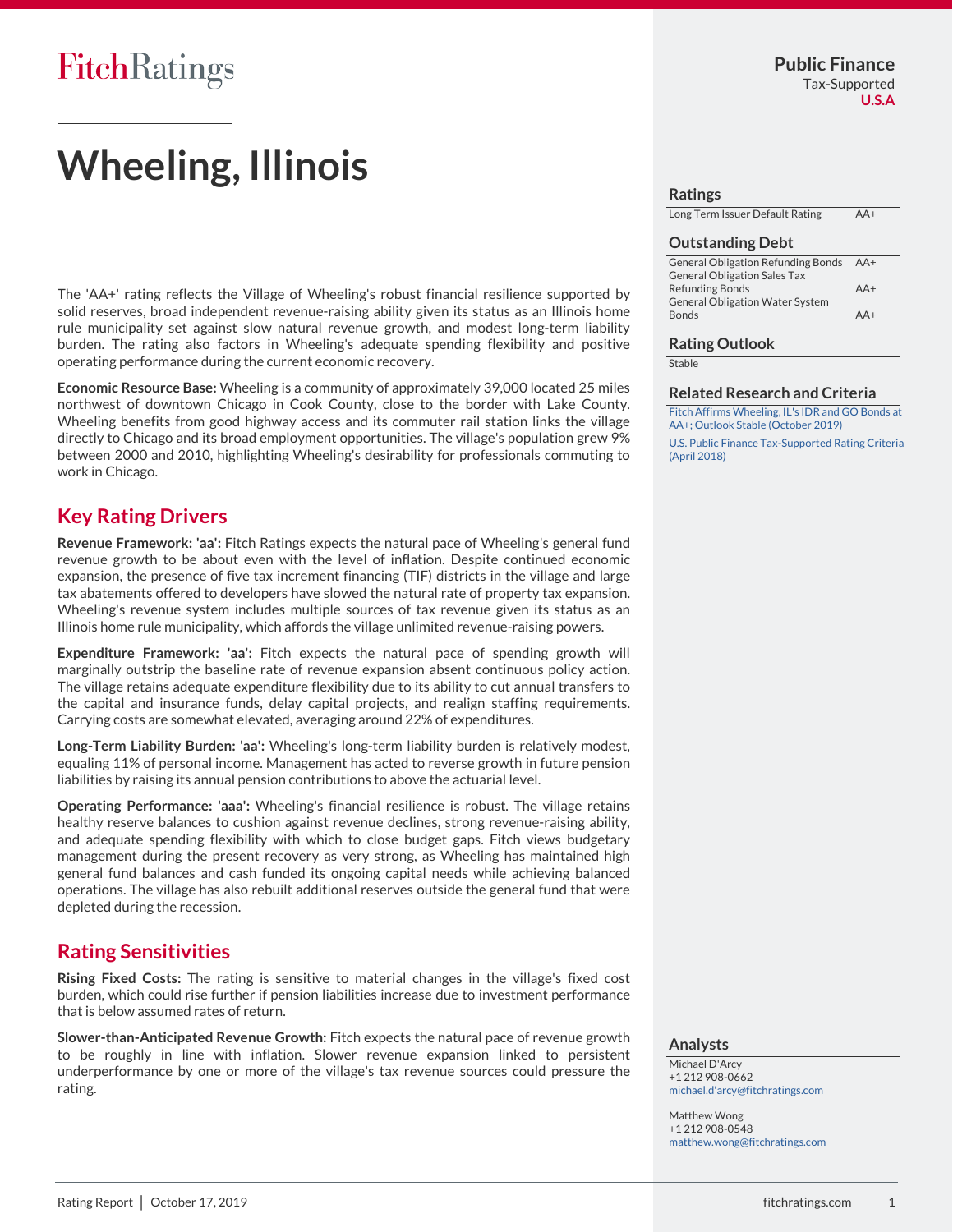**U.S.A**

## **Credit Profile**

Wheeling residents benefit from the village's proximity to employment opportunities in the Chicago area, augmented by a vibrant local economy. Wheeling's unemployment rate is consistently below those of Cook County and Illinois. The labor force has grown steadily since 2010 but remains below its pre-recession level. Poverty is in line with the U.S. and state medians; resident wealth levels are average.

Wheeling is home to a large population of commuters who work in Chicago, but the village is more than a bedroom community. Wheeling's diverse economy includes companies serving a variety of commercial sectors, including graphic design, multi-media marketing, healthcare and durable goods. The village is home to several hotels and a large number of eateries clustered around Milwaukee Avenue. Wheeling is also the co-owner and operator of Chicago Executive Airport, the third-busiest airport in Illinois after O'Hare and Midway.

The village experienced a 38% decline in taxable assessed valuation (AV) from 2010 through 2014 (the decline in 2014 alone was 16%). Taxable AV grew 2.3% in 2015, the first increase in AV since the recession. Since then, the village's equalized AV has expanded by 12%, reflecting a recovery in the local housing market and continuous new construction. Cook County works on a three-year assessment cycle for municipalities within its boundaries.

#### **Revenue Framework**

Wheeling's status as an Illinois home rule municipality provides significant revenue-raising flexibility, exempting it from the state-wide property tax levy limit and allowing it to impose a variety of taxes and fees not available to other cities and towns. Property taxes comprise about 36% of general fund revenues, followed by sales taxes (25%) and the local portion of state income taxes (15%). A variety of minor taxes, including a video gaming tax and hotel/motel tax, among others, account for slightly less than 10% of general fund revenues.

General fund revenues expanded below the rate of U.S. GDP but above the U.S. inflation rate (CPI) for the 10-year period from 2008 to 2018 to yield a 10-year compound annual growth rate (CAGR) of 2.7%. The CAGR factors in revenue growth that occurred as a result of policy actions taken by management, without which the growth rate would have been lower. Fitch also calculates an adjusted ten-year CAGR of slightly above 0% based on annualized growth in the property tax base. The adjusted CAGR reflects the last recession's negative impact on property values and the policy-driven effects on AV of the village's five TIF districts and various tax abatements provided to developers.

Absent policy action to raise recurring revenues, Fitch expects Wheeling's natural pace of revenue growth to be roughly equal to the U.S. inflation rate given the combination of its vibrant local economy — marked by high sector diversity, active new development, and proximity to Chicago — offset by tax and development incentives and slow growth in property values since the Great Recession. The second factor affects municipalities throughout the greater Chicago/Cook County region.

Wheeling's independent revenue-raising ability is extremely broad. As an Illinois home rule municipality, Wheeling is exempt from the statewide property tax levy cap that applies to Illinois' non-home rule municipalities and has the power to levy a variety of local taxes not available to non-home rule communities. In recent years, the village's elected board of trustees has been willing to raise property taxes and impose new fees and charges to achieve balanced operations.

The village has grappled with sluggish income and sales tax growth since the Great Recession. An expanding portion of online sales not captured in state and local tax collections has been a factor depressing sales taxes. A broadening of the tax base resulting from the U.S. Supreme Court's South Dakota vs. Wayfair decision could reverse recent trends by allowing the collection of a greater share of taxes generated by online sales. Illinois' Leveling the Playing Field Act (ILCS 185), signed into law on June 28, 2019, is estimated by village finance officials to lead to an 8% increase on local sales tax collections once it goes into effect on July 1, 2020, based on information provided by the Illinois Department of Revenue. The village's local use tax was up nearly 17% in the first six months of 2019, according to village officials. They view the increase as an early effect of South Dakota vs. Wayfair and are cautiously optimistic on further sales tax growth in 2019 and 2020.

#### **Rating History (IDR)**

|        |               | Outlook/ |          |
|--------|---------------|----------|----------|
| Rating | <b>Action</b> | Watch    | Date     |
| $AA+$  | Affirmed      | Stable   | 10/03/19 |
| $AA+$  | Review - No   |          |          |
|        | Action        | Stable   | 12/04/17 |
| $AA+$  | Downgraded    | Stable   | 2/12/14  |
| AAA    | Revised       | Stable   | 4/30/10  |
| $AA+$  | Affirmed      | Stable   | 4/05/04  |
| $AA+$  | Upgraded      |          | 1/23/03  |
| AA     | Upgraded      |          | 1/20/99  |
| $AA-$  | Assigned      |          | 4/12/94  |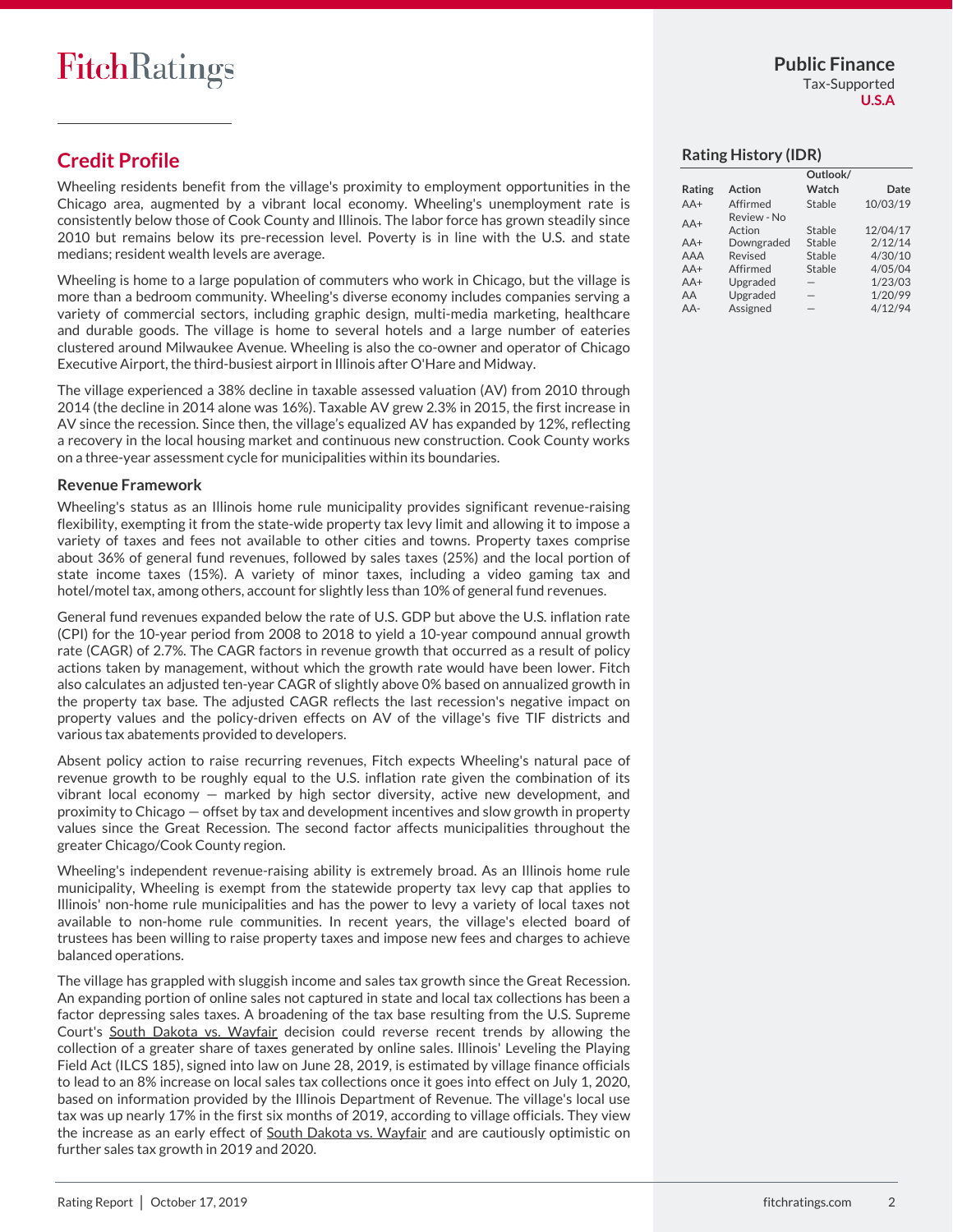#### **Expenditure Framework**

Wheeling's general fund spending is heavily concentrated in public safety (70% of 2018 expenditures), which consists of police and fire protection for residents. General government services account for the balance of general fund expenditures at nearly 30%. A portion of public works and all water and sewer operations are run out of separate enterprise funds accounted for outside the general fund.

Spending growth in the absence of policy actions will likely be in line with, to marginally above, the natural rate of revenue growth, requiring regular budget management. Spending is driven by labor agreements with five bargaining units that dictate future salary and fringe benefit payments. Spending growth is also linked to the village's high level of cash-funded capital, which is a positive, as the village can cut back capital spending at its discretion without instituting layoffs or reducing core services to residents.

The village has an adequate degree of control over spending, as service levels are still recovering from cuts made during the last recession, which led to deep staffing cuts as well as cuts in capital funding. Management has filled essential positions and fully restored its capital fund deposits in 2016. Management believes the village's present ability to reduce costs is more limited than it was prior to the recession, but better than it was three years ago. Overall, the village has reduced full-time staff positions by 17% since 2009.

Wheeling's fixed carrying costs for debt service, actuarially determined pension contributions and retiree health benefits are elevated, averaging around 22% of governmental fund spending in recent years. Fixed costs could rise further, if investment returns are below assumed rates. Improved pension funding is a priority for Wheeling; the village's annual payments have been above its actuarially determined contribution (ADC) levels for ten years. As a result, the village could return its contributions to the ADC levels, providing it with added financial flexibility.

Illinois is a strong labor state. Most unions have access to binding arbitration and nonuniformed employees have the right to strike. Contracts for the public works and firefighters' bargaining units extend from May 2017 to April 2021 and from May 2019 to April 2023, respectively. Contracts for the three police units expired on April 30, 2019, and negotiations for new contracts have not yet started. The units representing fire personnel agreed to respective pay raises of 2.5%, 2.75%, 2.5% and 2.75% for the contract years. The public works unit agreed to 2.5% pay raises for 2019 and 2020. The new contracts include higher contributions to health insurance premiums, emergency room co-pays, and deductibles as cost-saving measures to balance out the cost of salary increases.

Wheeling funds its capital program with dedicated revenue sources that include a motor fuel tax, gas and electric use tax, and water and sewer fees. Management's policy is to transfer at least \$1 million annually to the capital equipment replacement fund (CERF) to fund equipment purchases. Between 2009 and 2015, annual CERF transfers were reduced by 50% to retain funds for general fund operations. Full transfers were restored in 2016 and have continued into 2019. The size of the transfers has grown, reaching \$1.9 million in 2018. As of Dec. 31, 2018, the CERF held \$7.2 million of cash reserves for equipment purchases. The village's separate capital projects fund held another \$5.9 million of available fund balances derived from accumulated cash. The insurance liability fund held \$4.4 million of cash at year-end 2018. These supplemental reserves are a source of added financial flexibility for the general fund, as management can reduce or suspend transfers to reduce general fund spending.

#### **Long-Term Liability Burden**

Wheeling's long-term liability burden is moderate, with net overall debt and adjusted unfunded pension liabilities accounting for 11% of combined personal income in 2018. Direct debt (\$50 million) and overlapping debt (\$70 million) account for just over half (52%) of the liability, while the village's net pension liability as adjusted by Fitch accounts for \$112 million, or 48% of the total. Direct debt amortization is rapid, with 86% of principal paid off within 10 years.

Wheeling participates in two single-employer defined benefit pension plans for police and firefighters as well as in the Illinois Municipal Retirement Fund (IMRF), the state's cost-sharing multi-employer (CSME) retirement system. The village consistently funds its actuarially determined annual pension contributions for all plans and has contributed above its required amounts for police and fire in each of the past ten years. Wheeling's three pension plans had a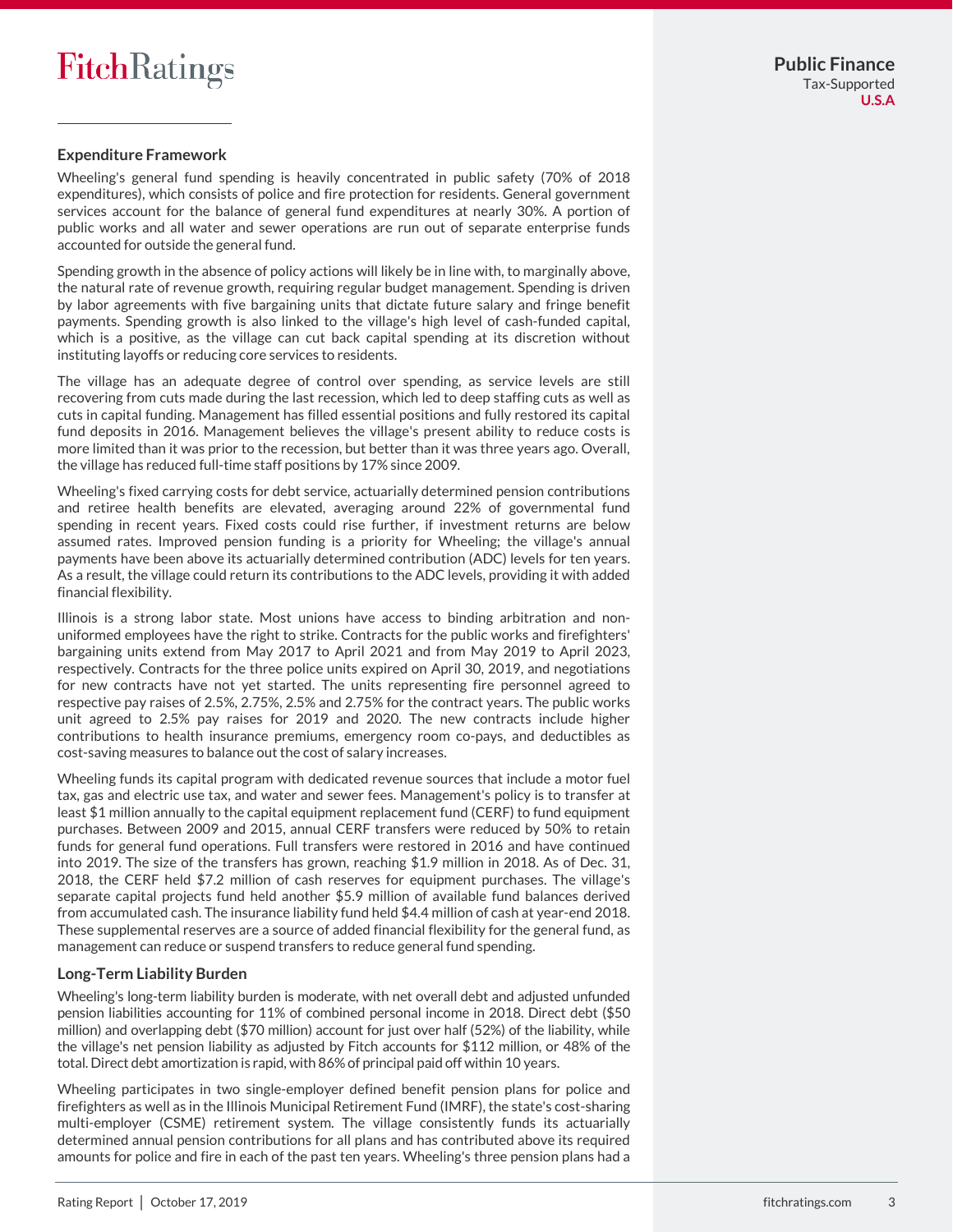

collective assets-to-liabilities ratio of 66% in 2018 using the 7.25% discount rate the plans assume. Using a standard 6% discount rate assumption, Fitch calculates a collective asset-toliability ratio for the plans of 56%. All three plans recently reduced their discount rates to 7.25% from 7.5%.

The village closed its other post-employment benefits (OPEB) plan in 1981. The village typically pays the full annual OPEB ARC but has not established a trust fund to cover the remaining liability of \$17.3 million at this time. Fitch regards Wheeling's unfunded OPEB liability as minimal.

Wheeling presently has two series of synthetically fixed rate bonds outstanding that represent 41% of its direct debt burden. The village pays fixed rates of 4.33% and 3.92%, respectively, on its series 2008 and 2009 bonds under a swap agreement with the counterparty, Bank of America, N.A.

#### **Operating Performance**

Fitch views Wheeling's financial resilience as robust. For details, see Scenario Analysis, page 5.

Fitch regards Wheeling's budget management during periods of economic recovery as superior. During the current expansion, Wheeling has generated operating surpluses across all major governmental funds, added to reserves, funded pay-go capital projects with internal cash resources, and over-funded its annual pension payments.

Wheeling produced general fund operating surpluses in six out of the past eight fiscal years. Management gradually returned operations to balance after large deficits in 2009 and 2010 caused by declining sales and income taxes during the recession. The village achieved a \$2.5 million operating surplus in 2017 before transferring the bulk of the surplus to the CERF to build its cash position. Management retained \$158,445 of the surplus for an addition to general fund balance. Wheeling then achieved a \$4.3 million general fund surplus in 2018 prior to transfers out to the CERF and capital projects fund. It retained \$171,897 of the surplus for general fund balance, bringing available reserves to \$14.8 million, equal to 38% of expenditures and transfers out. Consistent with prior years, the village used surpluses from its TIF funds to make pension contributions above the ADCs.

### **ESG Considerations**

Unless otherwise disclosed in this section, the highest level of ESG credit relevance is a score of 3 — ESG issues are credit neutral or have only a minimal credit impact on the entity, either due to their nature or the way in which they are being managed by the entity.

For more information on our ESG Relevance Scores, visi[t www.fitchratings.com/esg.](http://www.fitchratings.com/esg)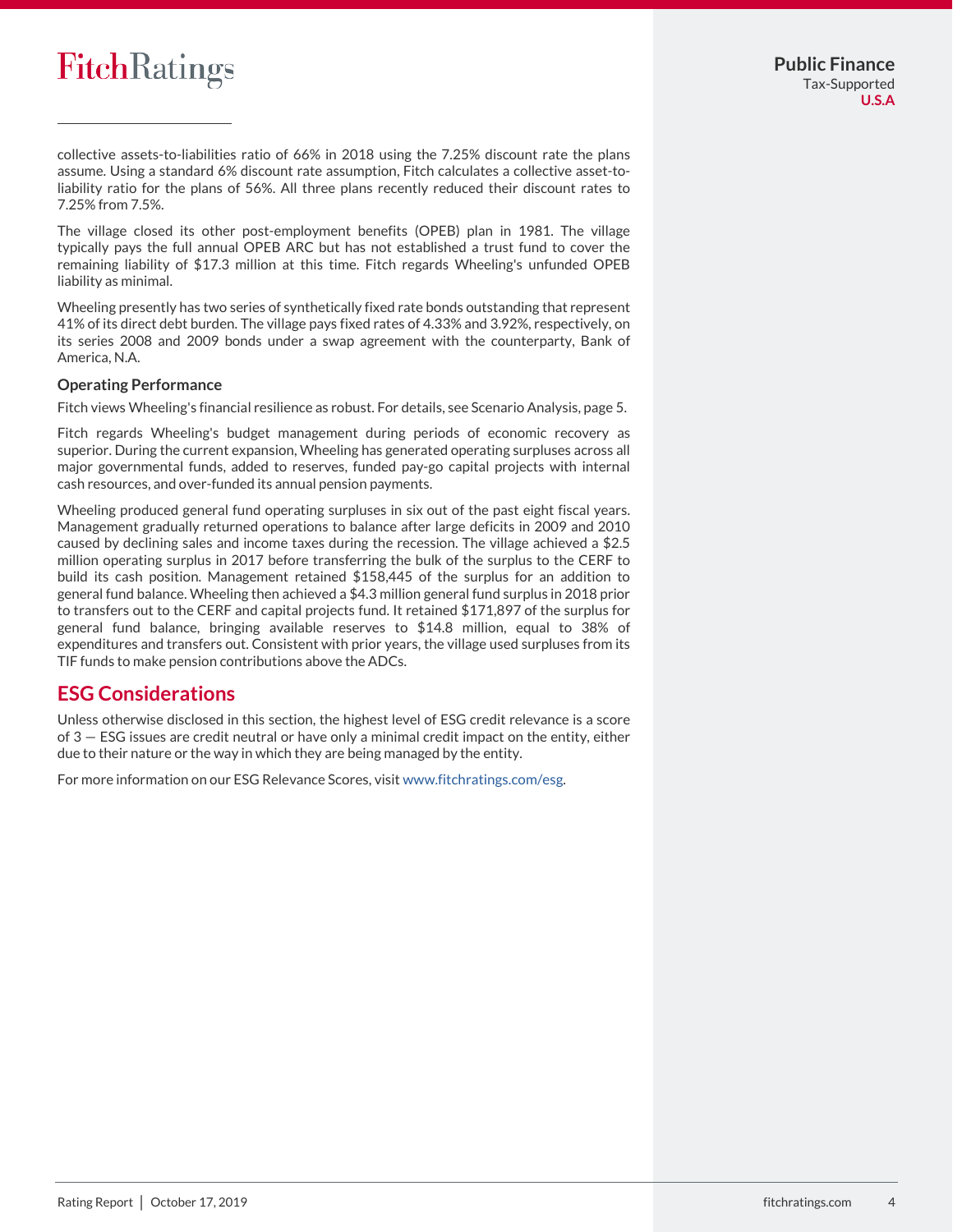## FitchRatings

#### **Wheeling (IL)**

#### **Scenario Analysis**



#### **Analyst Interpretation of Scenario Results:**

Fitch views Wheeling's financial resilience as robust. Wheeling's solid gapclosing capacity is based on its high independent revenue-raising ability, adequate control of expenditures, and healthy reserve cushion. The village has made modest draws on reserves during cyclical downturns to supplement underperforming revenues. The village has accompanied reserve draws with policy action to control costs by reducing staff, postponing capital spending, reducing transfers to both the CERF and liability insurance funds, and by keeping some budgeted positions vacant. Management and elected leaders have also demonstrated a willingness to periodically raise property taxes and fees, if needed, to maintain structural balance.

GDP Assumption (% Change) and Contract the Contract of Change in the Contract of Contract of Contract of Contract of Contract of Contract of Contract of Contract of Contract of Contract of Contract of Contract of Contract Expenditure Assumption (% Change) 2.0% 2.0% 2.0%

Revenue Output (% Change)  $(4.8\%)$  1.0% 6.8%

Inherent Budget Flexibility **Revenues, Expenditures, and Fund Balance 2012 2013 2014 2015 2016 2017 2018 Year 1 Year 2 Year 3** Total Revenues 31,115 31,956 33,289 37,642 38,264 38,403 37,801 35,968 36,324 38,805 % Change in Revenues - 2.7% 4.2% 13.1% 1.7% 0.4% (1.6%) (4.8%) 1.0% 6.8% Total Expenditures 30,244 30,780 33,026 35,583 35,697 35,903 33,493 34,163 34,846 35,543 % Change in Expenditures 20% 20% 7.3% 7.3% 7.3% 7.3% 0.3% 0.6% (6.7%) 2.0% 2.0% 2.0% Transfers In and Other Sources 2008 10:00 10:00 10:00 10:00 10:00 10:00 10:00 10:00 10:00 10:00 10:00 10:00 10:00 10:00 10:00 10:00 10:00 10:00 10:00 10:00 10:00 10:00 10:00 10:00 10:00 10:00 10:00 10:00 10:00 10:00 10:00 Transfers Out and Other Uses 2,774 606 1,132 1,330 2,431 2,504 4,179 4,262 4,347 4,434 Net Transfers (2,701) (605) (1,083) (1,272) (2,414) (2,345) (4,135) (4,221) (4,306) (4,390) Bond Proceeds and Other One-Time Uses Net Operating Surplus(+)/Deficit(-) After Transfers (1,830) 571 (820) 787 153 155 172 (2,417) (2,829) (1,129) Net Operating Surplus(+)/Deficit(-) (% of Expend. and Transfers Out) (5.5%) 1.8% (2.4%) 2.1% 0.4% 0.4% 0.5% (6.3%) (7.2%) (2.8%) Unrestricted/Unreserved Fund Balance (General Fund) 12,713 13,948 13,092 13,703 14,125 14,252 14,368 11,951 9,123 7,994 Other Available Funds (GF + Non-GF) - - - - - - - - - - Combined Available Funds Balance (GF + Other Available Funds) 12,713 13,948 13,092 13,703 14,125 14,252 14,368 11,951 9,123 7,994 Combined Available Fund Bal. (% of Expend. and Transfers Out) 38.5% 44.4% 38.3% 37.1% 37.0% 37.1% 38.1% 31.1% 23.3% 20.0% **Reserve Safety Margins Minimal Limited Midrange High Superior** *Reserve Safety Margin (aaa)* 77.6% 38.8% 24.2% 14.5% 9.7% *Reserve Safety Margin (aa)* 58.2% 29.1% 19.4% 12.1% 7.3% **Actuals Scenario Output Inherent Budget Flexibility** High

Notes: Scenario analysis represents an unaddressed stress on issuer finances. Fitch's downturn scenario assumes a -1.0% GDP decline in the first year, followed by 0.5% and 2.0% GDP growth in Years 2 and 3, respectively. Expenditures are assumed to grow at a 2.0% rate of inflation. Inherent budget flexibility is the analyst's assessment of the issuer's ability to deal with fiscal stress through tax and spending policy choices, and determines the multiples used to calculate the reserve safety margin. For further details, please see Fitch's US Tax-Supported Rating Criteria.

*Reserve Safety Margin (a)* 38.8% 19.4% 12.1% 7.3% 4.8% *Reserve Safety Margin (bbb)* 14.5% 9.7% 7.3% 4.8% 2.4%